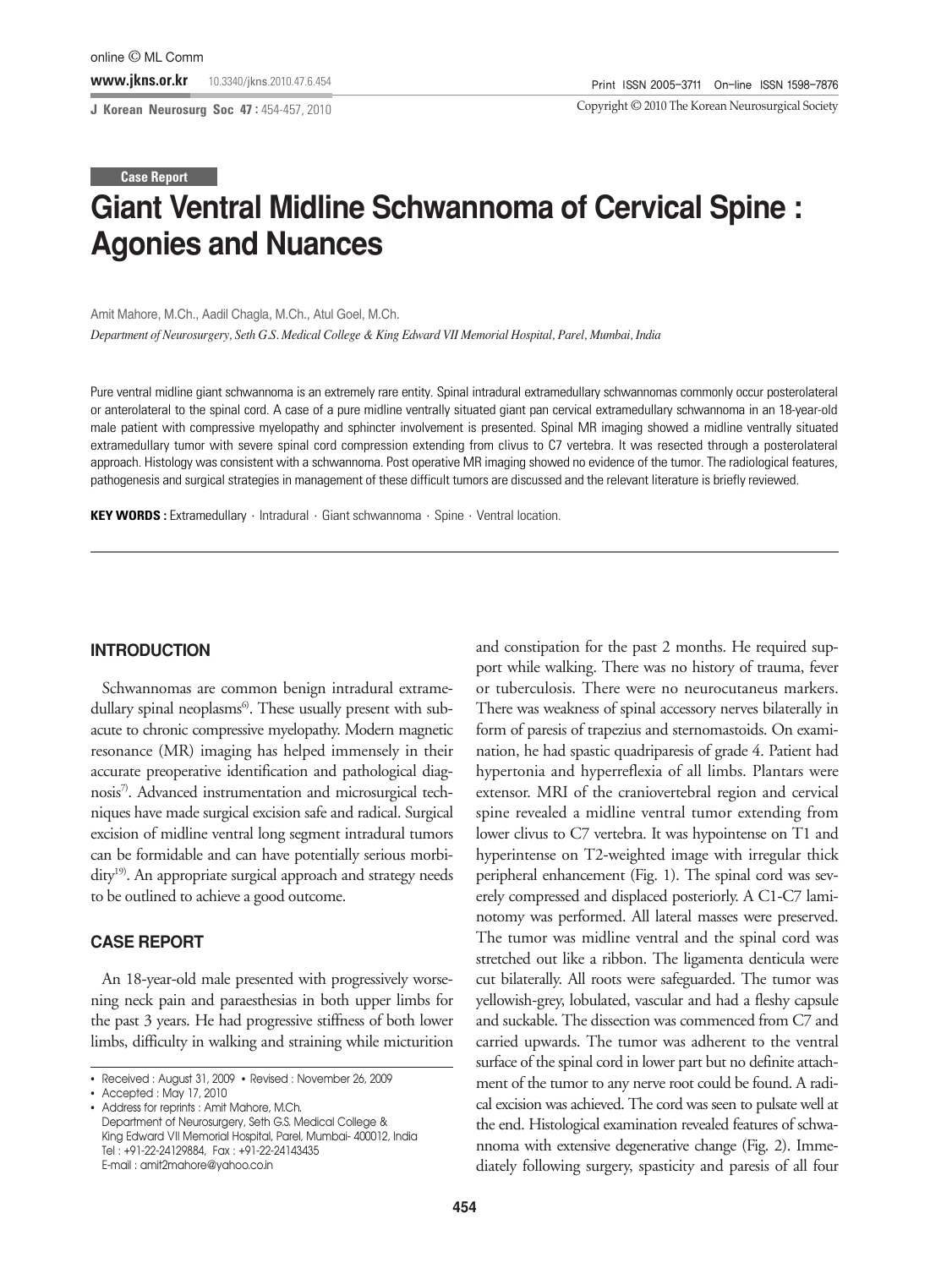limbs improved. Sphincteric complaints also showed delayed improvement. Post-operative MR showed no evidence of residual tumor (Fig. 3). At followup after 1 year patient is doing well.

## **DISCUSSION**

Intradural spinal schwannomas are usually dorsal, lateral or dorsolateral in position<sup>6</sup>. However, as much as 23% of cervical nerve sheath tumors may have an anterolateral component consistent with ventral root origin<sup>8</sup>. Giant spinal schwannomas are defined

as those that extend over more than two vertebral levels. Giant spinal schwannomas in ventral midline location are rare<sup>10,13,15,21)</sup>. We report the case of a pure midline ventral cervicodorsal intradural extramedullary schwannoma extending from clivus to C7. The origin of schwannoma may be difficult to judge in long segment schwannomas, as observed in our case. The location of the tumor in our case suggests an alternative site of Schwann cell derivation. Multiple theories exist to explain this aberrant location for a Schwann cell-based tumor. Some authors postulate that these arise from perivascular nerve plexi surrounding penetrating spinal cord vessels from the anterior spinal artery<sup>2,17,18)</sup>. Alternatively, rests of neural crest progenitors may migrate improperly into the central nervous system parenchyma during embryogenesis<sup>2,12,18,20)</sup>. We hypothesize that genesis of a midline ventral schwannoma without attachment to a ventral root requires an atypically located parent Schwann cell, such as those of the nervi vasorum of the anterior spinal artery<sup>2,17)</sup>. Singer et al.<sup>18)</sup> have reported a ventrally placed pigmented schwannoma of the C7-T2 region arising from the leptomeninges in the region of the anterior median septum, ventral to the dentate ligaments and anterior rootlets.

Various approaches to access the ventral cervical and cervicothoracic intradural tumors including schwannomas are : 1) anterior cervical or transthoracic approaches $3,16$ , 2) anterolateral approach<sup>1)</sup>, 3) posterolateral approach<sup>6,11,13)</sup>, and  $4$ ) endo-assisted posterolateral approach<sup>4)</sup>. In most cases, there is no single approach that provides adequate surgical exposure across multiple spinal levels. O'Toole and McCormick<sup>16)</sup> described anterior corpectomy and reconstruction for solid and small schwannoma apposed to the ventral midline surface of the spinal cord producing no significant rotation of the spinal cord and therefore presenting no tumor surface for lateral surgical access. Anterior approach has certain disadvantages like 1) inadequate access



Fig. 1. MRI showing ventrally situated extramedullary schwannoma extending from lower clivus to C7. A : Sagittal T2-weighted image. B : Sagittal T1- contrast enhanced image. C : Axial T1-weighted contrast enhanced image.



**Fig. 2.** Microphotograph showing densely packed spindle cells in interlocking fascicles (Antoni type A), intermingled with loosely textured tissue with extracellular clear spaces (Antoni type B). H&E, original magnification  $\times$  200.



**Fig. 3.** Sagittal T2-weighted post-operative Modern magnetic resonance image showing no evidence of tumor.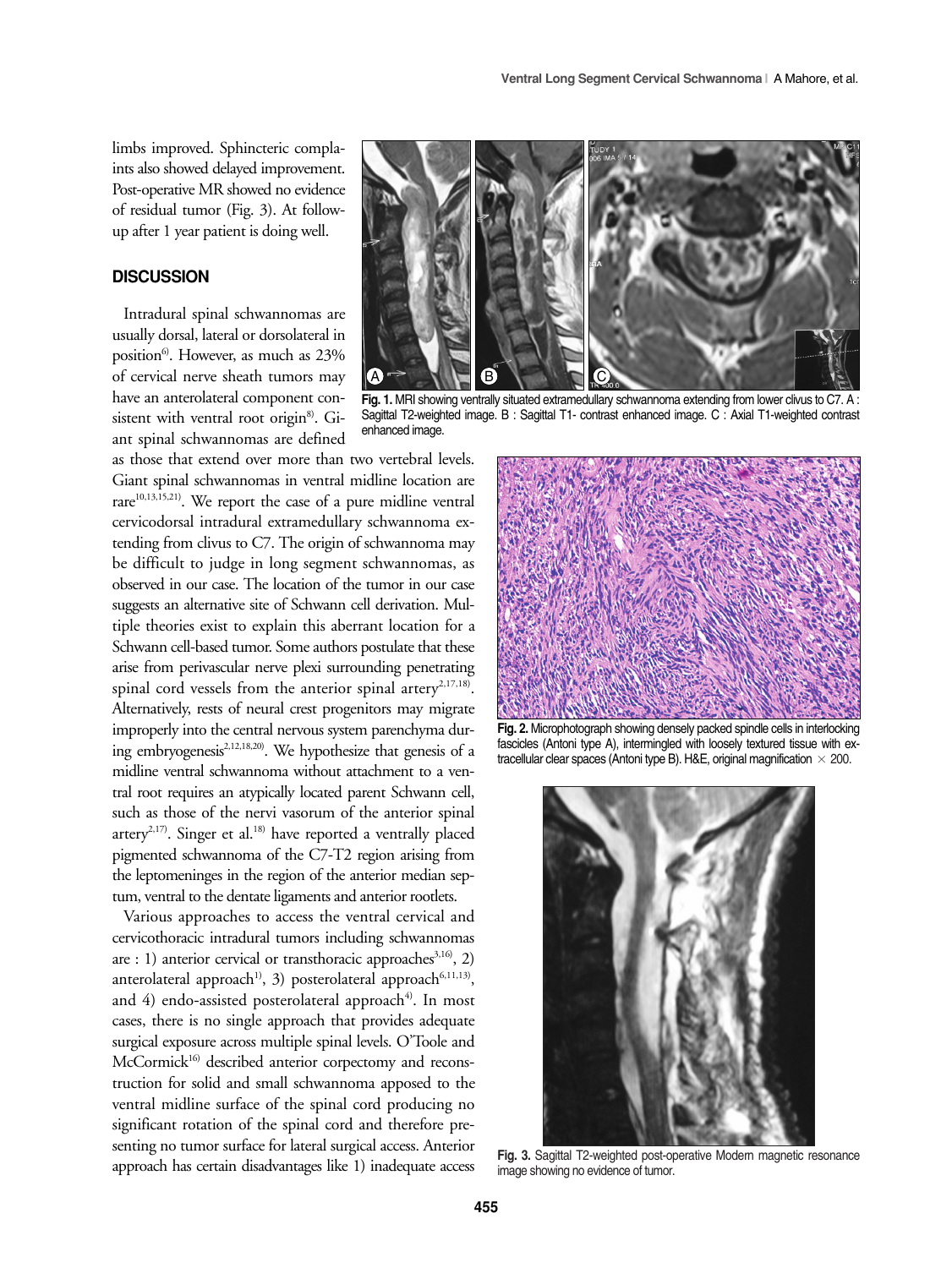due to deep and constrained field of view, 2) excessive bleeding from epidural venous plexus, 3) need for ensuring spinal stability and meticulous bony reconstruction, and 4) postoperative CSF fistula<sup>16</sup>. However, Acosta et al.<sup>1)</sup> described anterolateral corridor using modified paramedian transpedicular approach and spinal reconstruction for ventral intradural tumors including schwannomas of the cervical and cervicothoracic spine. Acosta et al.<sup>1)</sup> state that removal of the posterolateral elements, and the dorsal vertebral body combined with angulation of the operating table exposes the ventral-most thecal sac and creates a potential space for delivery of tumor without spinal cord retraction or rotation. This approach avoids the difficulties of anterior approach<sup>1)</sup>.

Traditionally, the approach for resection of intradural spinal tumors has been by posterior laminectomy with or without facetectomy and/or pediculectomy. This is largely a reflection of the posterior and lateral orientation of most intradural tumors. Extensive bone excision and reconstruction is avoided in this approach<sup>13)</sup>.

Barami and Dagnew<sup>4)</sup> reported endoscopic assisted removal of ventral intradural spinal tumors through a posterior approach. They postulate that judicious use of endoscope during tumor removal allows minimal retraction of the cord and inspection of the corridors which are difficult to visualize with the microscope. We believe that an endoassisted posterolateral approach might be the best option for such difficult tumors in near future.

We believe that these tumors form a special subset of schwannomas with different origin and presentation. These manifest with myelopathy rather than radiculopathy due to aberrant origin, therefore present after achieving giant size unlike simple schwannomas originating from roots. Literature on consistency of giant ventral schwannomas is lacking due to very rare occurrence. We have realized that giant ventral schwannomas have softer consistency due to extensive degenerative changes (might be due to relative ischemia caused by huge size) which facilitates the fall of the tumor into the vision after decompression. Surgical approach is determined primarily depending on the location of tumors in spinal canal. However, tumor consistency and pathology should be also considered. Solid ventral midline schwannomas are optimally managed by anterior and anterolateral approaches<sup>1,3,16</sup>. However; tumors with softer consistency may be approached from posterolateral approach with satisfactory outcome as evidenced by our case.

On preoperative MR imaging, schwannomas usually show hypointense or isointense signal on T1-weighted and hyperintense on T2-weighted images<sup>6,7)</sup>. Homogenous enhancement is common but occasional heterogeneous enhancement revealing intratumoral hemorrhage, cyst or necrosis is seen suggesting an atypical or aggressive nature $6,7$ . Meningioma and tuberculous granulomas are important differential diagnosis<sup>5,14)</sup>. The hyperintense signal on T2-weighted MR images was suggestive of a relatively soft tumor consistency. MR imaging is helpful to indicate consistency of the tumor, thereby suitability of the posterolateral approach.

A piecemeal decompression bilaterally in between the nerve roots allowed the tumor to express into the operative field and relieved the cord compression in our case. Gentle and slow micro dissection, minimal use of cautery and no retraction of cord parenchyma are the keys to the successful surgery. The use of cautery was kept minimal to avoid thermal injury to the roots and cord. Preservation of roots and lateral masses is essential for long term good functional outcome. The upper third of the tumor was free in the subarachnoid space while the tumor in the middle and the lower third was adherent to the ventral surface of the spinal cord suggesting a caudocranial growth of the tumor.

Laminoplasty reduces the risk of post-operative kyphosis<sup>9)</sup>. However, Kim et al.<sup>10)</sup> have emphasized that despite of multilevel laminoplasty for huge craniocervical cord tumor the patient may develop swan neck deformity. To prevent this kind of complication, they stressed anterior cervical fixation in addition to posterior laminoplasty or laminectomy. In our patient, although there was no immediate cervical spinal instability, we are closely monitoring the patient. Long term follow up is essential for such complication.

### **CONCLUSION**

Pure midline ventral giant schwannomas are very rarely encountered. These manifest late with myelopathy after achieving giant size due to aberrant origin and location. Surgery for these tumors is potentially formidable. A posterolateral approach with piecemeal micro dissection is feasible in such tumors. It remains unclear whether these schwannomas represent a special variant of schwannomas or an entirely distinct entity. Larger series may answer this question in the future.

#### **References**

- 1. Acosta FL Jr, Aryan HE, Chi J, Parsa AT, Ames CP : Modified paramedian transpedicular approach and spinal reconstruction for intradural tumors of the cervical and cervicothoracic spine : clinical experience. **Spine (Phila Pa 1976) 32** : E203-E210, 2007
- 2. Adelman LS, Aronson SM : Intramedullary nerve fiber and Schwann cell proliferation within the spinal cord (schwannosis). **Neurology 22** : 726-731, 1972
- 3. Banczerowski P, Lipóth L, Vajda J, Veres R : Surgery of ventral intradural midline cervical spinal pathologies via anterior cervical approach : our experience. **Ideggyogy Sz 56** : 115-118, 2003
- 4. Barami K, Dagnew E : Endoscope-assisted posterior approach for the